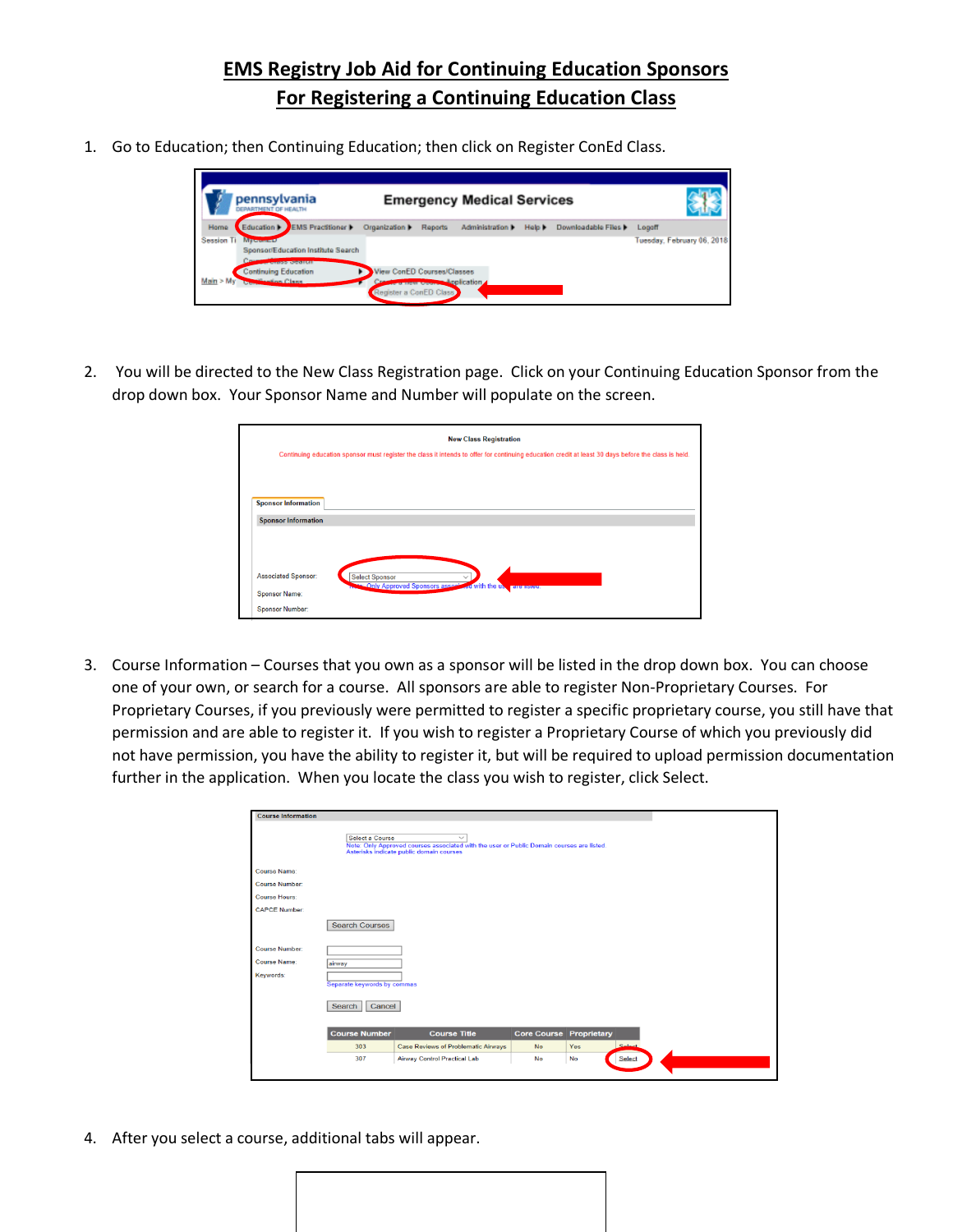|  | <b>New Class Registration</b> |  |
|--|-------------------------------|--|
|  |                               |  |
|  |                               |  |
|  |                               |  |

5. Click on the "Class Location" tab. You can click on "Populate from Sponsor Record" and the system will auto populate all the fields. If the class registration is different than the class location, click that box. The page will refresh and another section will appear for you to complete with the class registration information.

| <b>Sponsor Information</b>   | <b>Class Location</b><br>P.                          |              | <b>Class Details</b> |         |
|------------------------------|------------------------------------------------------|--------------|----------------------|---------|
| <b>Class Location</b>        |                                                      |              |                      |         |
| Populate From Sponsor Record |                                                      |              |                      |         |
| Location:                    |                                                      |              |                      |         |
| Address:                     | <b>Facility Name</b><br><b>Address 1</b>             | Pennsylvania | Address <sub>2</sub> |         |
| County                       | City<br><b>Select County</b>                         |              | Zip                  | $Zip+4$ |
| <b>Phone Number:</b>         |                                                      |              |                      |         |
| <b>Email Address:</b>        |                                                      |              |                      |         |
|                              | Class registration is different than class location. |              |                      |         |

6. Click on the "Public Information" Tab. You can click "Populate from Sponsor Record" and the system will auto populate all the fields, except Notes. Enter notes if needed.

| Sponsor Information          | Class Location<br><b>Public Information</b><br>lass.         |
|------------------------------|--------------------------------------------------------------|
| <b>Public Information</b>    |                                                              |
| Populate From Sponsor Record |                                                              |
| Name:                        | Select Suffix $\vee$<br><b>First Name</b><br>Last Name<br>MI |
| Email:                       |                                                              |
| Phone:                       |                                                              |
| Website:                     |                                                              |
| Notes:                       | 1000 characters remaining                                    |
|                              |                                                              |

7. Click on the "Class Details" Tab. Complete all fields.

| Public Information<br>Sponsor Information<br><b>Class Details</b><br><b>Class Location</b> |
|--------------------------------------------------------------------------------------------|
|                                                                                            |
| <b>Class Details</b>                                                                       |

8. If you have a Course Outline/Syllabus to upload, browse for the file on your computer and upload it into the field. Wait for the field to turn the color green to indicate the upload has finished.



application. If a grid does not populate, the file was not uploaded.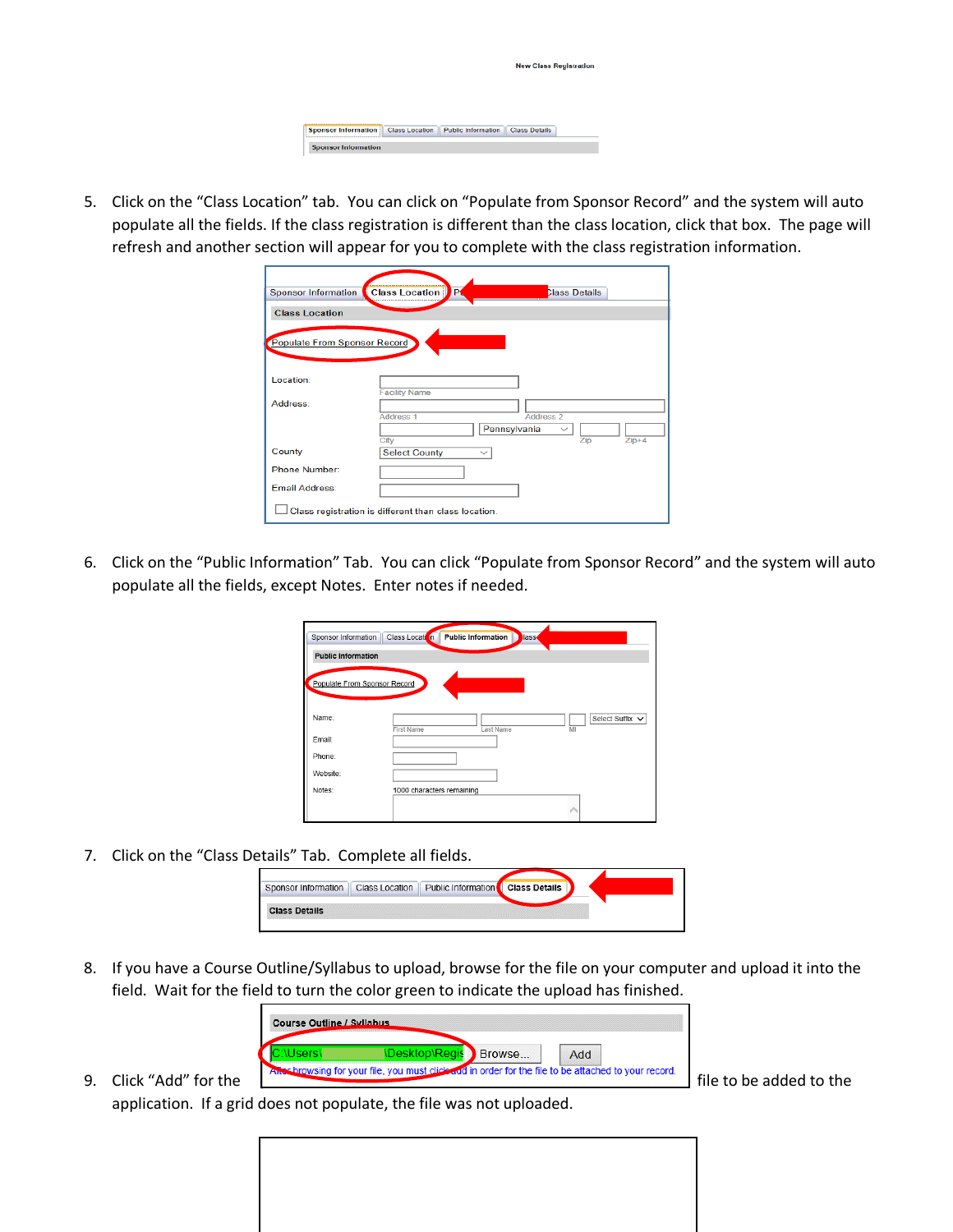|                                                                                                       | <b>Browse</b> |               |  |
|-------------------------------------------------------------------------------------------------------|---------------|---------------|--|
|                                                                                                       |               | Add           |  |
| After browsing for your file, you must click add in order for the file is he attached to your record. |               |               |  |
|                                                                                                       |               |               |  |
|                                                                                                       |               |               |  |
|                                                                                                       |               |               |  |
|                                                                                                       |               | <b>Upload</b> |  |
| Eile                                                                                                  |               | <b>Date</b>   |  |
|                                                                                                       |               |               |  |
|                                                                                                       |               |               |  |

10. If you need to upload permission to register a proprietary course, you will add it here. Click browse to find the file on your computer and upload it into the field. Wait for the field to turn the color green to indicate the upload has finished.

| Authorization for proprietary course: Optional                                                      |        |  |
|-----------------------------------------------------------------------------------------------------|--------|--|
|                                                                                                     | Browse |  |
| After browsing for your me, you must click add in order for the file to be attached to your record. |        |  |

11. Click "Add" for the file to be added to the application. If a grid does not populate, the file was not uploaded.

| Authorization for proprietary course: Optional<br>Browse                                           | Add                |  |
|----------------------------------------------------------------------------------------------------|--------------------|--|
| After browsing for your file, you must click add in order for the file be attached to your record. |                    |  |
|                                                                                                    |                    |  |
|                                                                                                    |                    |  |
| <b>File</b>                                                                                        | <b>Upload Date</b> |  |

12. If you need to enter Notes, add them here. When finished, click Submit.

|  | 1000 characters remaining |           |  |
|--|---------------------------|-----------|--|
|  |                           | $\lambda$ |  |
|  |                           |           |  |
|  |                           | ٧         |  |
|  |                           |           |  |

13. If you did not complete any fields that are required, a box will appear at the top of the screen with the errors listed along with the Tabs where the fields can be found. These fields will also be highlighted in pink. Correct all fields listed. Click the Class Details Tab again, scroll to the bottom and click Submit again.

| <b>Add New Class</b>                                                                                                                                                                                                                                                                                                                                                                                                                                                                                                                                                                                                                                                              |  |
|-----------------------------------------------------------------------------------------------------------------------------------------------------------------------------------------------------------------------------------------------------------------------------------------------------------------------------------------------------------------------------------------------------------------------------------------------------------------------------------------------------------------------------------------------------------------------------------------------------------------------------------------------------------------------------------|--|
| Please correct the following:                                                                                                                                                                                                                                                                                                                                                                                                                                                                                                                                                                                                                                                     |  |
| Location (Class Location Tab) is a required field.<br>Max Class Size (Class Details Tab) is a required field.<br>Class Details Final Registration Date (Class Details Tab) is a required field.<br>Class Coordinator First Name (Class Details Tab) is a required field.<br>Class Coordinator Last Name (Class Details Tab) is a required field.<br>Instructor First Name (Class Details Tab) is a required field.<br>Instructor Last Name (Class Details Tab) is a required field.<br>Instructor Qualifications (Class Details Tab) is a required field.<br>Class Start Date (Class Details Tab) is a required field.<br>Class End Date (Class Details Tab) is a required field. |  |

14. When all required fields are complete, the screen will turn gray in color and a box will appear asking if you are sure you want to submit a new class? Click "yes."